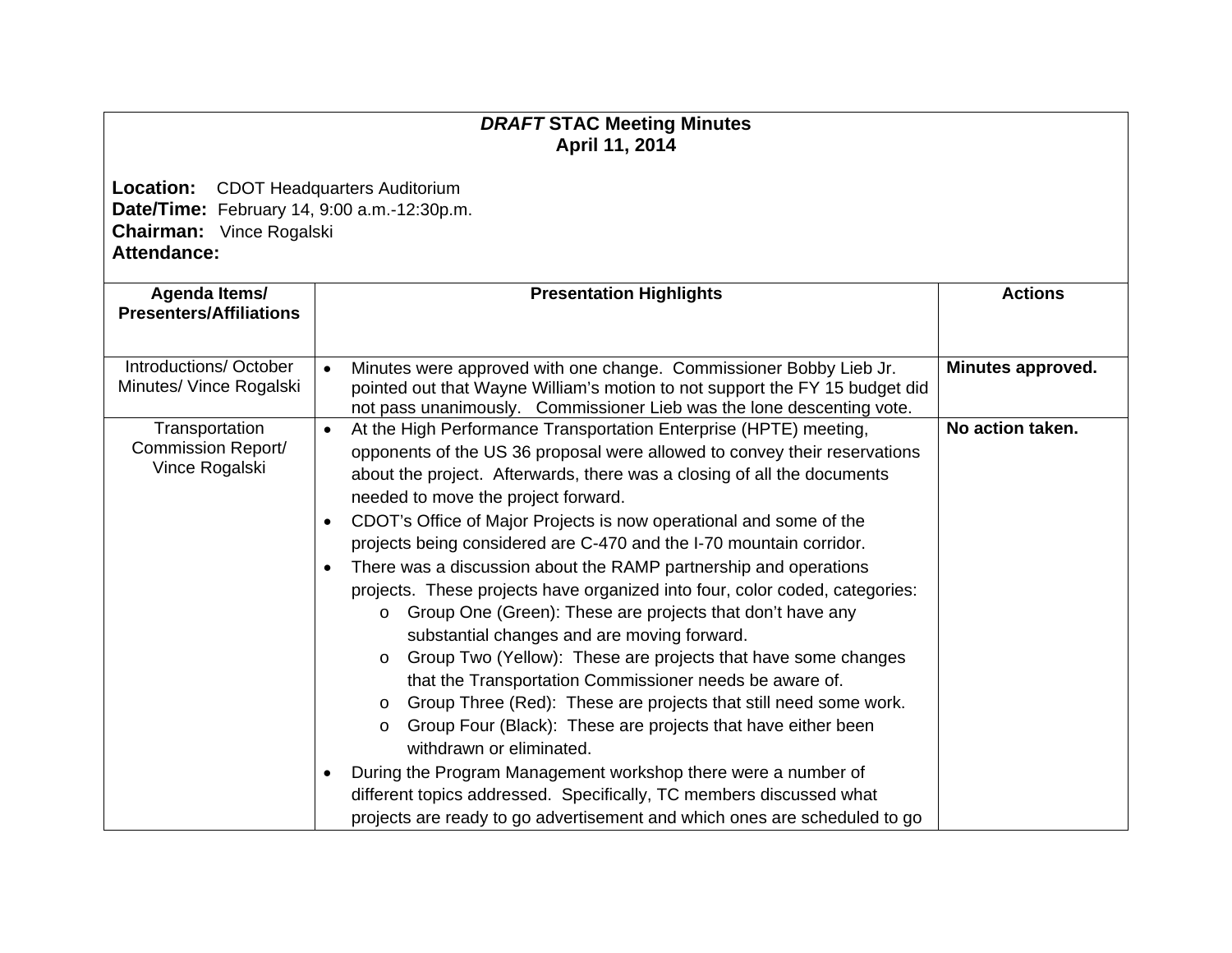| to advertisement.<br>The FY 15 Budget was approved by the Transportation Commission and<br>$\bullet$<br>sent to the Governor's Office, as required by law, despite the lack of<br>endorsement from STAC.<br>During the Transit and Intermodal Committee meeting, the AGS and ICS<br>$\bullet$<br>studies were discussed. It was confirmed high speed transit is technically<br>feasible in both corridors, but not financially feasible in either corridor at this<br>time.<br>During the I-70 Right of Way acquisition workshop, TC members discussed<br>how under the recommended Preferred Alternative approximately 57 homes<br>will be acquired. Of those, approximately 21 are owner-occupied and 26 are<br>renter occupied. A special concern is many of the occupants in the<br>residential properties are minority (90 percent) and low-income (32 percent)<br>households. Displaced homeowners may not qualify for the financing of |  |
|-----------------------------------------------------------------------------------------------------------------------------------------------------------------------------------------------------------------------------------------------------------------------------------------------------------------------------------------------------------------------------------------------------------------------------------------------------------------------------------------------------------------------------------------------------------------------------------------------------------------------------------------------------------------------------------------------------------------------------------------------------------------------------------------------------------------------------------------------------------------------------------------------------------------------------------------------|--|
| Department to submit three capital grant applications and up to three<br>planning grant applications for TIGER VI discretionary grant program.<br>The Intermodal Committee met to discuss CDOT's strategies for becoming<br>the #1 bicycle friendly state. A recommendation was made to establish a<br>Governor's statewide bicycle advisory committee. Also, there is a TIGER VI<br>grant proposal that would create a US Bike Routes Plan.<br>TC members discussed RPP and Program Distribution, but there was no<br>$\bullet$<br>discussion about the RPP formula. However, TC members plan to discuss<br>the RPP formula during their May meeting.<br><b>STAC COMMENTS:</b><br>Thad Noll inquired about the I-70 Viaduct and relocation of those residents                                                                                                                                                                                |  |
| who will be impacted by the project. Vince informed Thad that the question<br>is more about the amount of funding and how it will be used to assist<br>residents.                                                                                                                                                                                                                                                                                                                                                                                                                                                                                                                                                                                                                                                                                                                                                                             |  |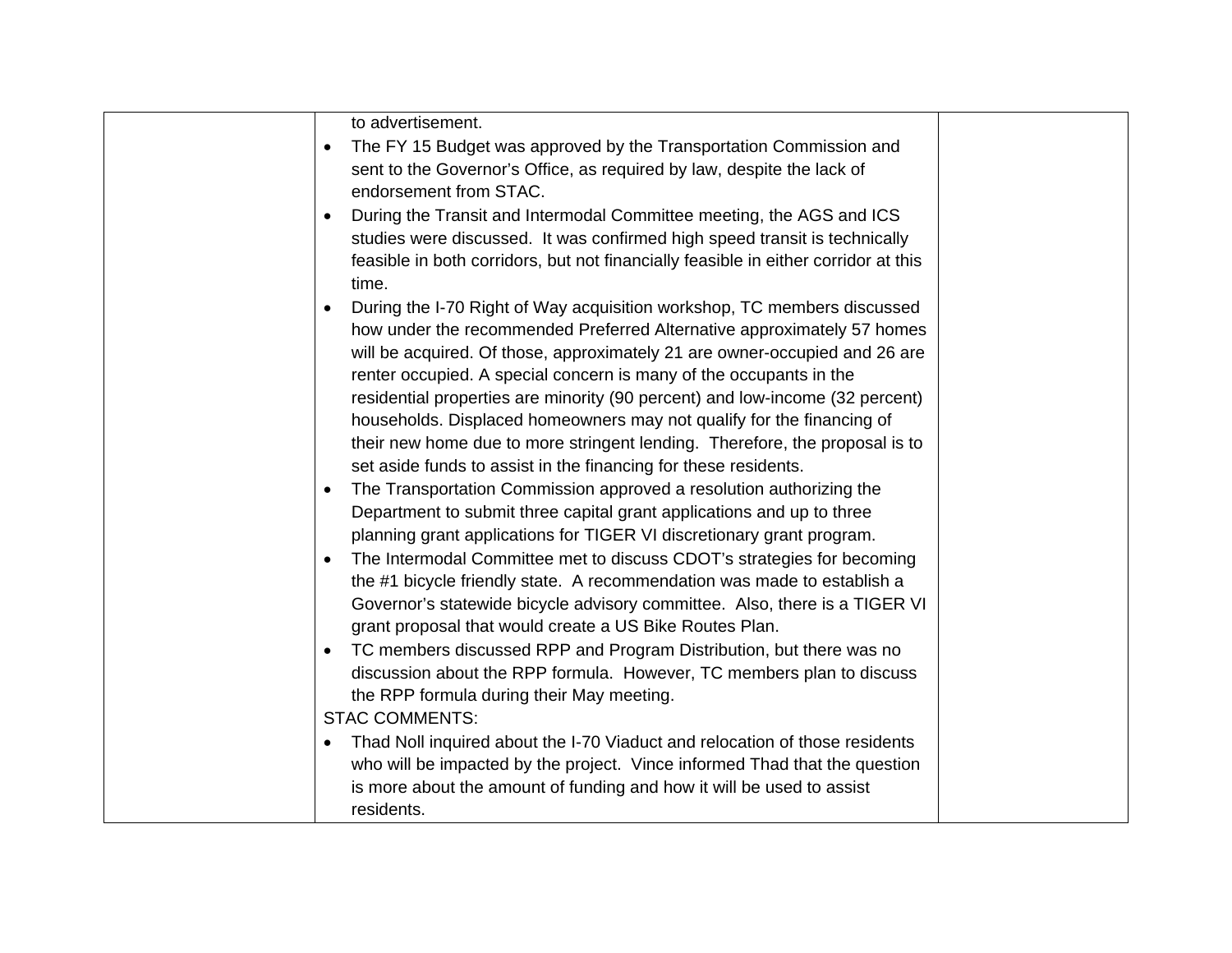| Cash Management/                 | Debra Perkins-Smith introduced the topic by saying she couldn't attend the<br>$\bullet$                                                                | <b>ACTION ITEM: Jack</b>                    |
|----------------------------------|--------------------------------------------------------------------------------------------------------------------------------------------------------|---------------------------------------------|
| Maria Sobota & Scott<br>Richrath | STAC in March, but that her review of the record indicates four messages                                                                               | <b>Hilbert made a motion</b>                |
|                                  | from the STAC:                                                                                                                                         | to approve the FY 2015<br>budget. It passed |
|                                  | More money should be assigned to the Regional Priority Program,                                                                                        | unanimously.                                |
|                                  | with the money controlled through the Regions                                                                                                          |                                             |
|                                  | More information is needed on the $7th$ Pot program (This has been                                                                                     |                                             |
|                                  | set for next month.)                                                                                                                                   |                                             |
|                                  | More specific information on the budget, not just an account of how                                                                                    |                                             |
|                                  | much revenue is expected in a year and how only that money will be<br>spent                                                                            |                                             |
|                                  | Better understanding of the cash management program and how it<br>$\circ$                                                                              |                                             |
|                                  | affects the Statewide Transportation Improvement Program (STIP)                                                                                        |                                             |
|                                  | and Transportation Improvement Program (TIP)                                                                                                           |                                             |
|                                  | Maria began by outlining her primary goals of reviewing the changes to the                                                                             |                                             |
|                                  | TIP/STIP and giving an overview of Cash management. Maria then                                                                                         |                                             |
|                                  | introduced Scott Richrath who spoke to STAC members about Cash                                                                                         |                                             |
|                                  | Management, Program Management, the importance of communication, the                                                                                   |                                             |
|                                  | FY15 budget and CDOT's existing cash balance.                                                                                                          |                                             |
|                                  | Maria then gave STAC a presentation on Cash Management. This                                                                                           |                                             |
|                                  | presentation included: Program Management, Projects and Portfolio                                                                                      |                                             |
|                                  | Management, fiscal constraint, RAMP, history of the CDOT's cash balance,                                                                               |                                             |
|                                  | an overview of CDOT's cash balance, a historical perspective on                                                                                        |                                             |
|                                  | programming vs. expenditure performance, a historical perspective on Cash                                                                              |                                             |
|                                  | Management, current and future Cash Management, and old/new STIP                                                                                       |                                             |
|                                  | multiple projects w RAMP.                                                                                                                              |                                             |
|                                  | <b>STAC COMMENTS ON DEB'S REMARKS:</b>                                                                                                                 |                                             |
|                                  | Beth Humenik thanked Deb for addressing STAC concerns.                                                                                                 |                                             |
|                                  | Bobby Lieb Jr. said that another STAC concern that Deb didn't mention is                                                                               |                                             |
|                                  | the centralization of power within the Transportation Commission and CDOT<br>Headquarters, with resulting diminishment of the role of the TPRs and the |                                             |
|                                  | STAC.                                                                                                                                                  |                                             |
|                                  | Thad Noll commented that in the last year CDOT has been through RAMP,                                                                                  |                                             |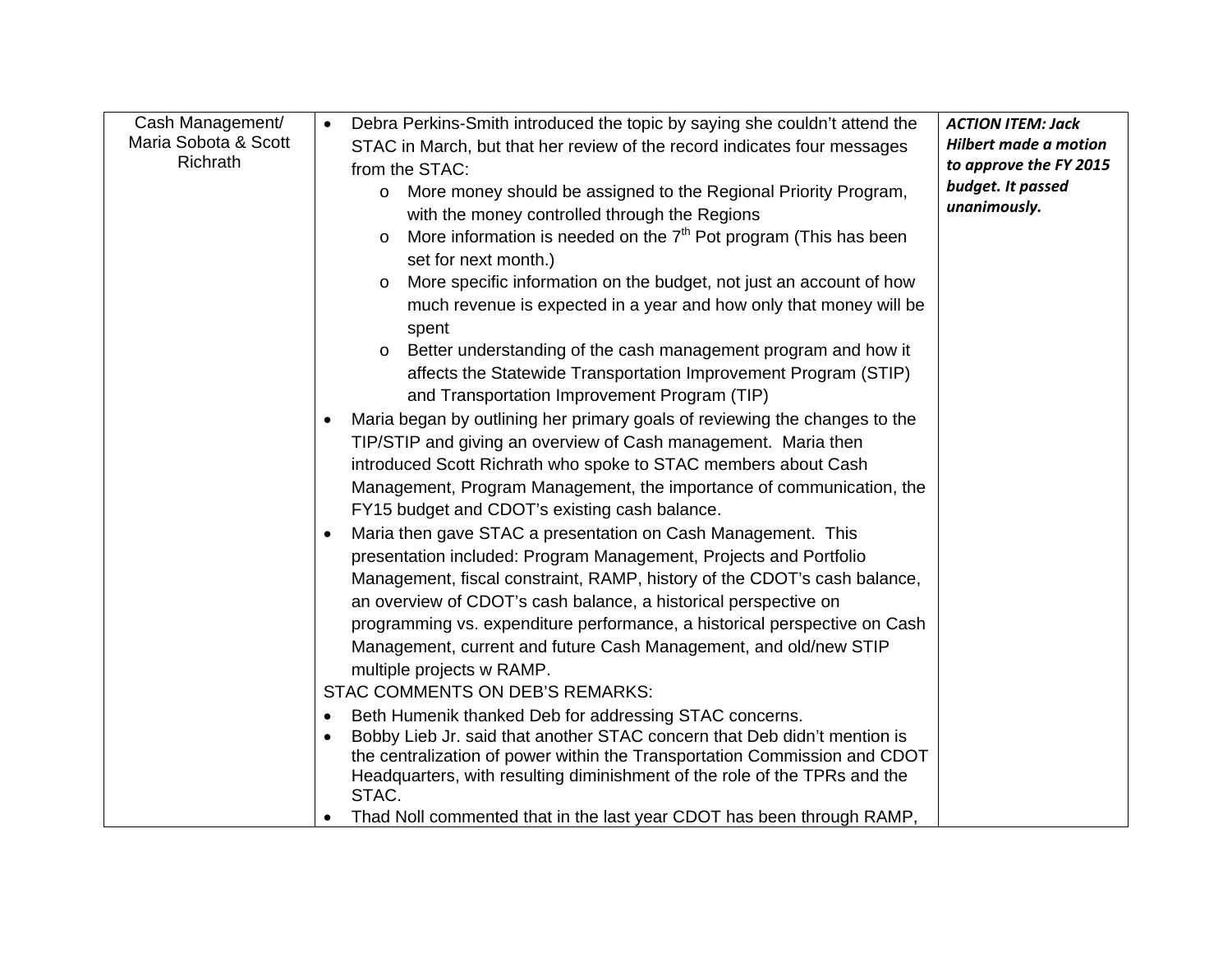|                                       | transit studies, and reorganization, among many other changes.<br>Mark Dowaliby asked if Executive Director Don Hunt is taking the message          |                  |
|---------------------------------------|-----------------------------------------------------------------------------------------------------------------------------------------------------|------------------|
|                                       | about the importance of biking to the economic development of the state to                                                                          |                  |
|                                       | the Governor, and suggested CDOT look at the amount of money                                                                                        |                  |
|                                       | Washington State (the #1 ranked bicycle state) spends on bike projects                                                                              |                  |
|                                       | compared to Colorado.                                                                                                                               |                  |
|                                       | STAC COMMENTS ON CASH MANAGEMENT:                                                                                                                   |                  |
|                                       | Craig Casper asked what kinds of risks in the portfolios CDOT is trying to                                                                          |                  |
|                                       | account for. Scott replied that risks can range from extreme weather to                                                                             |                  |
|                                       | contracting issues; basically, anything that could delay project completion.                                                                        |                  |
|                                       | Greg Severance asked if it is true that the \$1.5 B involved in the RAMP<br>$\bullet$                                                               |                  |
|                                       | program over five years is the result of the accumulation of project savings                                                                        |                  |
|                                       | and money being saved for particular projects. Scott said the intent of<br>RAMP is to draw down the substantial cash surplus that has built up over |                  |
|                                       | the years, but it's not a dollar-for-dollar match.                                                                                                  |                  |
|                                       | Scott Hobson asked for an explanation of pooled funds and, in terms of                                                                              |                  |
|                                       | rollover funds, how they relate to STIP'd projects. Scott Richrath said one                                                                         |                  |
|                                       | example of pooled funds would be the Bridge Enterprise funds that are kept                                                                          |                  |
|                                       | in one account until they are moved to a Region account to repair or replace                                                                        |                  |
|                                       | a bridge.                                                                                                                                           |                  |
|                                       | Elizabeth Relford asked if CDOT will give TPR members an update on how                                                                              |                  |
|                                       | it plans to accelerate the internal contracting process to get projects out                                                                         |                  |
|                                       | more quickly. Deb replied that CDOT would provide staff to explain the                                                                              |                  |
|                                       | contract initiative process.                                                                                                                        |                  |
|                                       | Suzette Mallette asked if the budget that goes to the Legislature equals                                                                            |                  |
|                                       | anticipated revenues in the year. Maria replied that it is that.<br>Elizabeth Relford said there's a desire for more Regional Priority Program      |                  |
|                                       | funds in each Region.                                                                                                                               |                  |
|                                       | Todd Noll suggested that the more complete budget that was handed out                                                                               |                  |
|                                       | show the RAMP projects correlated with their budget categories to give a                                                                            |                  |
|                                       | better picture of how the money is being spent statewide.                                                                                           |                  |
|                                       | Several STAC members thanked Scott and Maria for a good and complete                                                                                |                  |
|                                       | presentation.                                                                                                                                       |                  |
| Formula Programs/Deb<br>Perkins-Smith | Debra Perkins-Smith started by giving STAC members a brief presentation<br>$\bullet$                                                                | No action taken. |
|                                       | on FASTER Safety. This presentation included a timeline for what's been                                                                             |                  |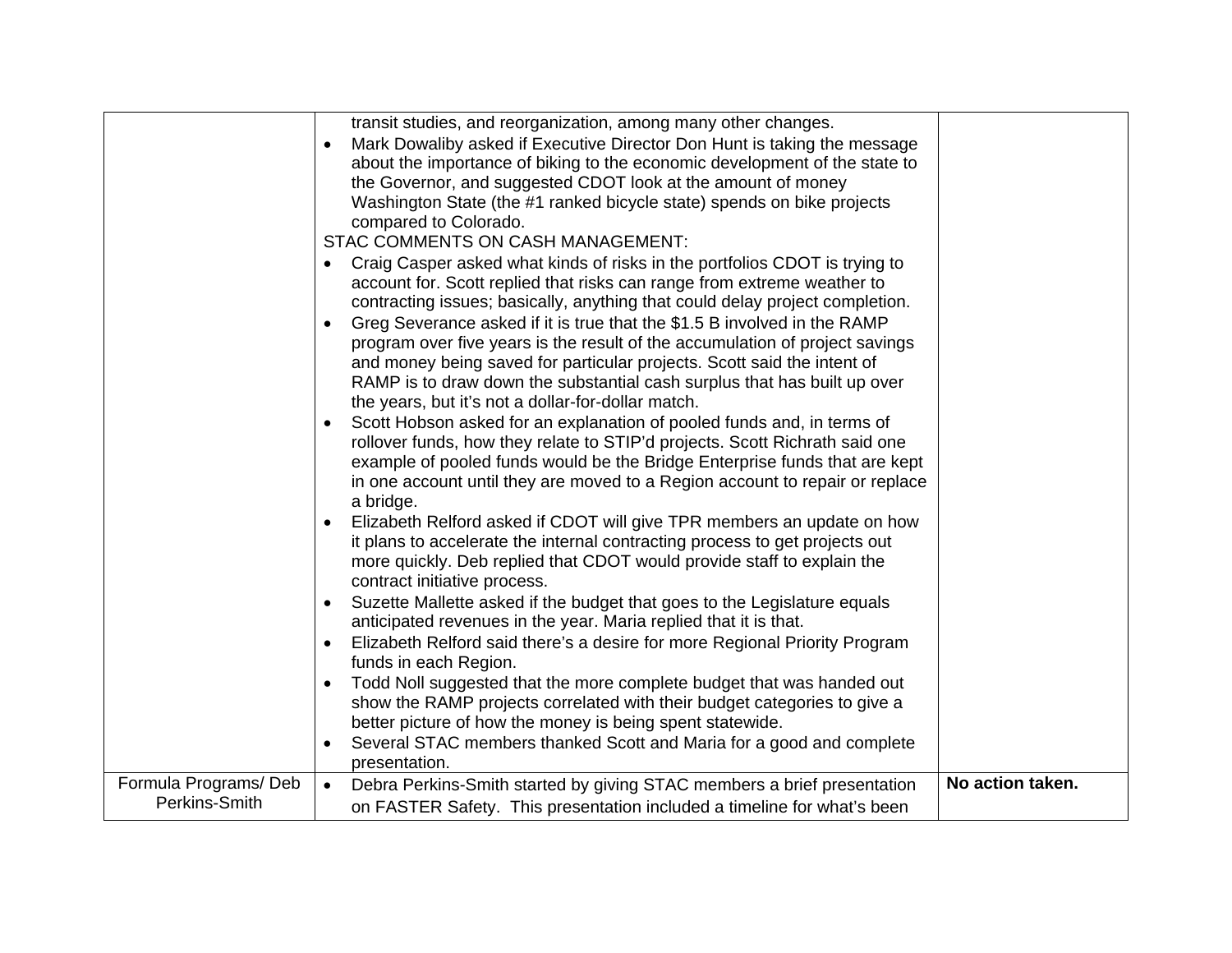| done with FASTER Safety to date, a recap of the FASTER Safety Audit,                |  |
|-------------------------------------------------------------------------------------|--|
| FASTER Safety Mitigation Program goals, the project selection process,              |  |
| process options, FASTER Safety mitigation selection criteria, and allocation        |  |
| options.                                                                            |  |
| FASTER Safety Status Update included three possible ways to distribute<br>$\bullet$ |  |
| the \$47M for safety mitigation: a Regional allocation (option one); a              |  |
| statewide pool with CDOT Region planning estimates (option two); and a              |  |
| statewide pool for a statewide program (option three).                              |  |
| Debra mentioned that the RTD's had a preference for option two because<br>$\bullet$ |  |
| they liked the flexibility that it provided. They also felt that the most critical  |  |
| projects would be identified, as well as those projects that are important to       |  |
| the region.                                                                         |  |
| Debra solicited STAC members for feedback and discussion surrounding<br>$\bullet$   |  |
| the options for FASTER Safety that were offered.                                    |  |
| STAC COMMENTS ON FASTER SAFETY                                                      |  |
| Karen Rowe asked who does the project selection under option 3.<br>$\circ$          |  |
| Debra informed her that project selection would be done by staff with               |  |
| a recommendation through STAC to the Transportation Commission.                     |  |
| Karen Rowe asked when the new program will start. Debra informed<br>$\circ$         |  |
| Karen that the program will begin in FY 16 and there may be some                    |  |
| elements that are implemented sooner.                                               |  |
| Karen Rowe informed Debra that one of Region 2's RAMP projects<br>$\circ$           |  |
| proposed using FY 16 FASTER Safety funds as half of the project's                   |  |
| budget. Although Karen felt that the project would most likely meet                 |  |
| the new criteria, she still has some concern. Debra informed her                    |  |
| that for a number of the programs discussed, including TAP, CDOT                    |  |
| is in a transition. CDOT will work with Region staff to reconcile funds             |  |
| and programmed items.                                                               |  |
| Suzette Mallette stated that the options will depend on the formula<br>$\circ$      |  |
| criteria. For example, using the total number of crashes would                      |  |
| heavily favor urban over rural communities.                                         |  |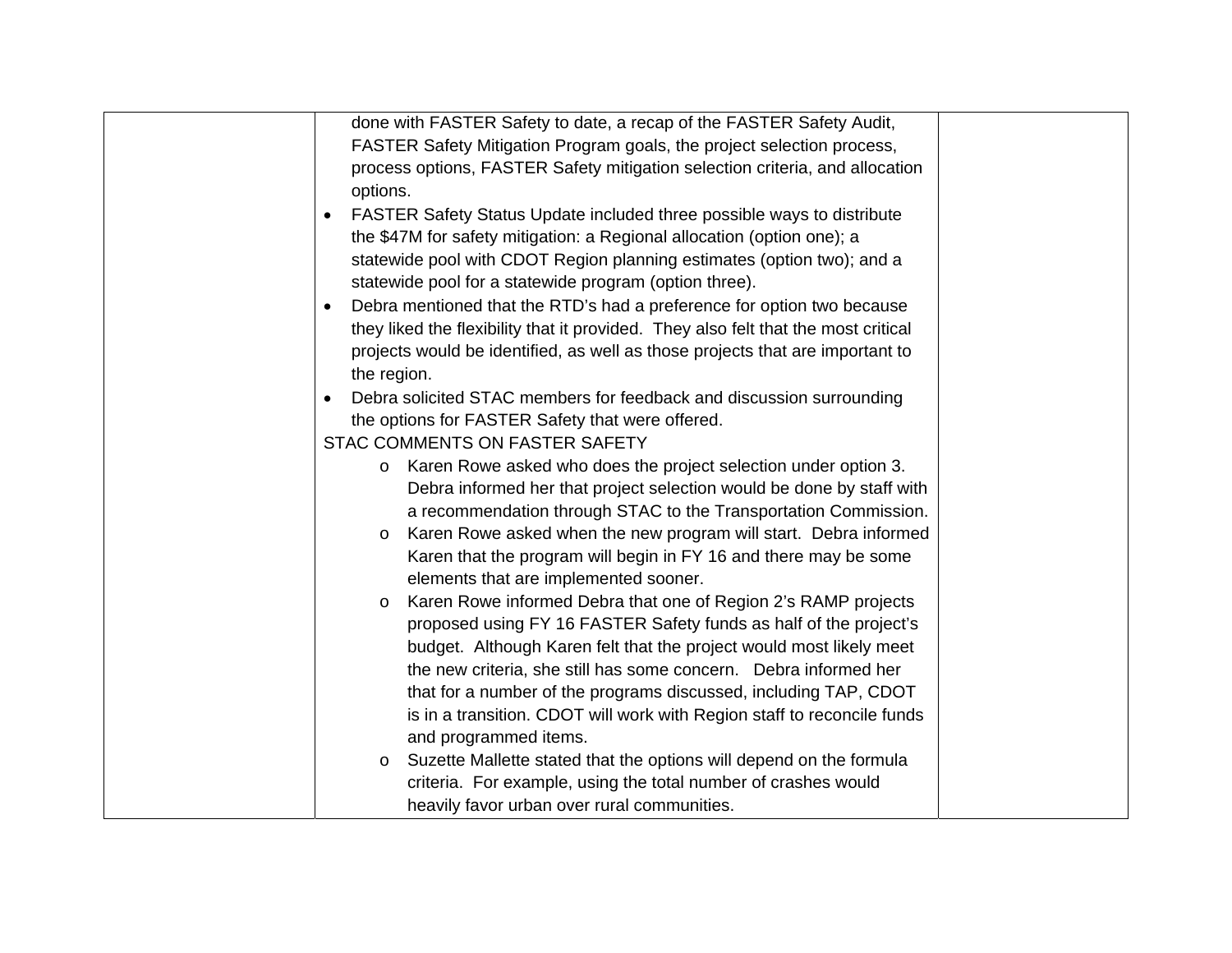| $\circ$ | Craig Casper stated that the use of the word "highways" is a MAP-21    |  |
|---------|------------------------------------------------------------------------|--|
|         | definition, which is the number of collectors and above. He asked if   |  |
|         | it is the number of state routes or the national highway system.       |  |
|         | Debra informed him that it is the state highway system. Craig          |  |
|         | pointed out that in the Pikes Peak area they have 12% of Colorado      |  |
|         | population and only 1% of the state highway system. Craig went on      |  |
|         | to request the breakdown of crashes and fatalities on the state        |  |
|         | system vs. off state system NHS.                                       |  |
| $\circ$ | Greg Severance asked about the breakdown of \$87 M in total            |  |
|         | FASTER Safety funds. Debra explained that \$40 M of FASTER             |  |
|         | Safety goes to FASTER Safety Asset Management and the                  |  |
|         | remaining \$47 M goes to FASTER Safety Mitigation being                |  |
|         | discussed. Greg stated a preference for option two because it isn't a  |  |
|         | dramatic change from what is happening currently. He also              |  |
|         | commented that he did not prefer option three because it allowed for   |  |
|         | too much control for CDOT. Greg then turned his attention to the       |  |
|         | formula criteria associated with FASTER Safety Mitigation and          |  |
|         | expressed concern over whether the formula will be proactive           |  |
|         | instead of reactive. Greg also expressed concern that the rural area   |  |
|         | might not be able to compete with urban areas if the formula isn't     |  |
|         | done properly. He commended CDOT on the proactive efforts to           |  |
|         | work with planning partners to address this.                           |  |
| $\circ$ | Thad Noll asked Tony DeVito if he feels comfortable as an RTD          |  |
|         | under option two that he would have the funding available to           |  |
|         | proactively prevent accidents from occurring. Tony replied that one    |  |
|         | of his main focuses is being proactive instead of reactive. One of the |  |
|         | things that Tony is excited about with FASTER Safety Mitigation is     |  |
|         | the ability to be proactive. Tony went on to say that he feels         |  |
|         | confident with option two.                                             |  |
| $\circ$ | Karen Rowe said that moving to an expenditure-based STIP will          |  |
|         | mean the Regions will need a two-year planning window for              |  |
|         | <b>FASTER Safety funds.</b>                                            |  |
|         |                                                                        |  |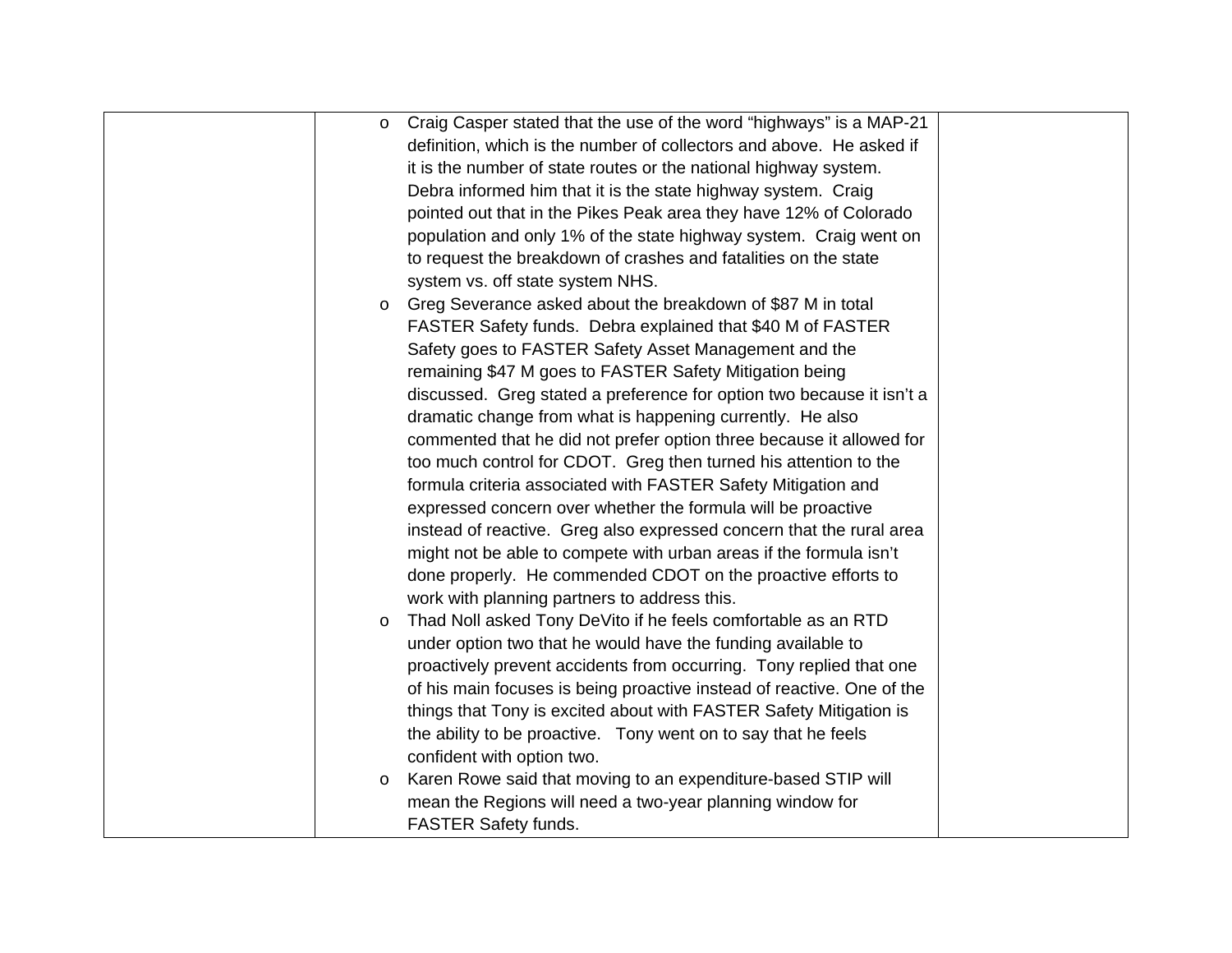| Bobby Lieb Jr. asked if the information being presented at STAC is<br>$\circ$         |  |
|---------------------------------------------------------------------------------------|--|
| different from the State Highway Safety Plan (SHSP) that was                          |  |
| conducting regional meetings in prior months. Charles Meyer                           |  |
| outlined the differences between FASTER Safety mitigation and                         |  |
| SHSP.                                                                                 |  |
| Jack Hilbert, speaking to the formula allocation options presented,<br>$\circ$        |  |
| expressed support for option four because it takes a multitude of                     |  |
| factors into consideration and looks at the state system as a whole.                  |  |
| DRCOG supported option 4 and a few others supported option 2, but<br>$\circ$          |  |
| no consensus was expressed. This will be on the agenda for action                     |  |
| in May.                                                                               |  |
| After the discussion on FASTER Safety, Debra returned to STAC to discuss<br>$\bullet$ |  |
| the RPP formula. Debra informed the group that the TC will not be making              |  |
| any decisions on the RPP formula at their April meeting. Debra asked                  |  |
| STAC for clarification of their comments to ensure that what they have been           |  |
| saying is clearing expressed to the TC.                                               |  |
| Debra outlined, thematically, what STAC has been expressing about RPP.<br>$\bullet$   |  |
| These comments included: STAC would like to see the overall amount of                 |  |
| RPP increased; caution over the TC selecting the appropriate formula                  |  |
| because program formulas remain in place for a long time; VMT is a good               |  |
| surrogate for the movement of people, goods, and congestion; population               |  |
| as a formula factor shifts funding to urban areas; the fair share argument;           |  |
| rural areas only have RPP as a flexible funding source, whereas urban                 |  |
| areas have multiple funding sources; since the RPP is only \$50 M, a slight           |  |
| change in the formula hurts the rural areas more so than the urban areas.             |  |
| <b>STAC COMMENTS ON RPP</b>                                                           |  |
| Craig Casper commented that CDOT has a fiduciary responsibility to the<br>$\bullet$   |  |
| National Highway System and RPP contains federal funds, so combining                  |  |
| VMT on the State Highway System and National Highway System would be                  |  |
| a much less skewed distribution.                                                      |  |
| Gary Beedy commented that PD 14 has tiers for Asset Management, so<br>٠               |  |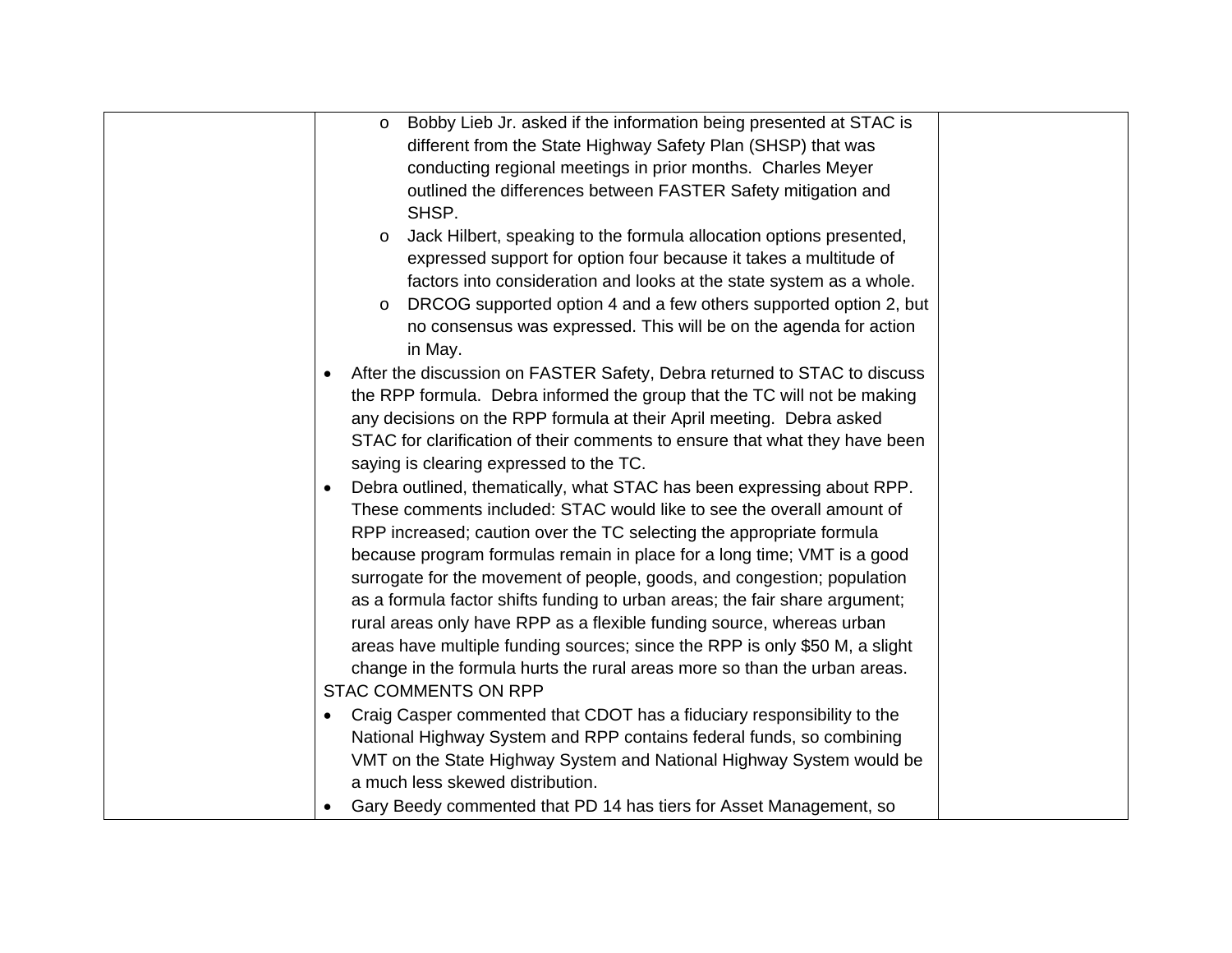| rural areas will receive lighter treatments. There needs to be a way to         |  |
|---------------------------------------------------------------------------------|--|
| address those areas that have energy development or sudden, larger              |  |
| volumes of traffic. Gary also expressed concern over the population as a        |  |
| formula factor because it continues to favor the urban areas. Since             |  |
| population is such a large percentage of the formula, areas with smaller        |  |
| populations will find to difficult to manage growing volumes of truck traffic.  |  |
| Jack Hilbert said that he feels it is imperative to move forward with the staff |  |
| recommended formula. It will still be possible to change the formula at a       |  |
| later date. Jack continued to say that for a region of the state that has 50%   |  |
| of most major categories, DRCOG is not asking for 50% of the RPP                |  |
| formula. Instead they are compromising and asking for something much            |  |
| lower than that.                                                                |  |
| Mark Dowaliby stated that when considering population as a formula factor       |  |
| it is not just where the population lives, but also where that population       |  |
| travels to around that state. The mountain communities have to                  |  |
| accommodate the movements of the Front Range population. Jack                   |  |
| responded that the traffic flows in both ways and Denver deals with tourism     |  |
| traffic as well.                                                                |  |
| Ken Simms commented that VMT reflects population and traffic flowing in         |  |
| both ways. From that perspective, why VMT isn't used in place of                |  |
| population? Craig Casper responded that VMT is only on state highways           |  |
| and it would leave out those communities with little or no state highway        |  |
| miles.                                                                          |  |
| Bobby Lieb Jr. stated that Southwest TPR sent a letter to the Transportation    |  |
| Commission protesting the staff recommended RPP formula and supported           |  |
| STAC formula. He also asked if the group was revisiting the                     |  |
| recommendation put forth in the March STAC meeting or if it was the             |  |
| prerogative of the group to reinforce the STAC recommended RPP formula          |  |
| from March to the Transportation Commission.                                    |  |
| DRCOG and PPACG supported the Feb staff formula, but several other              |  |
| STAC members expressed support for the March STAC recommendation.               |  |